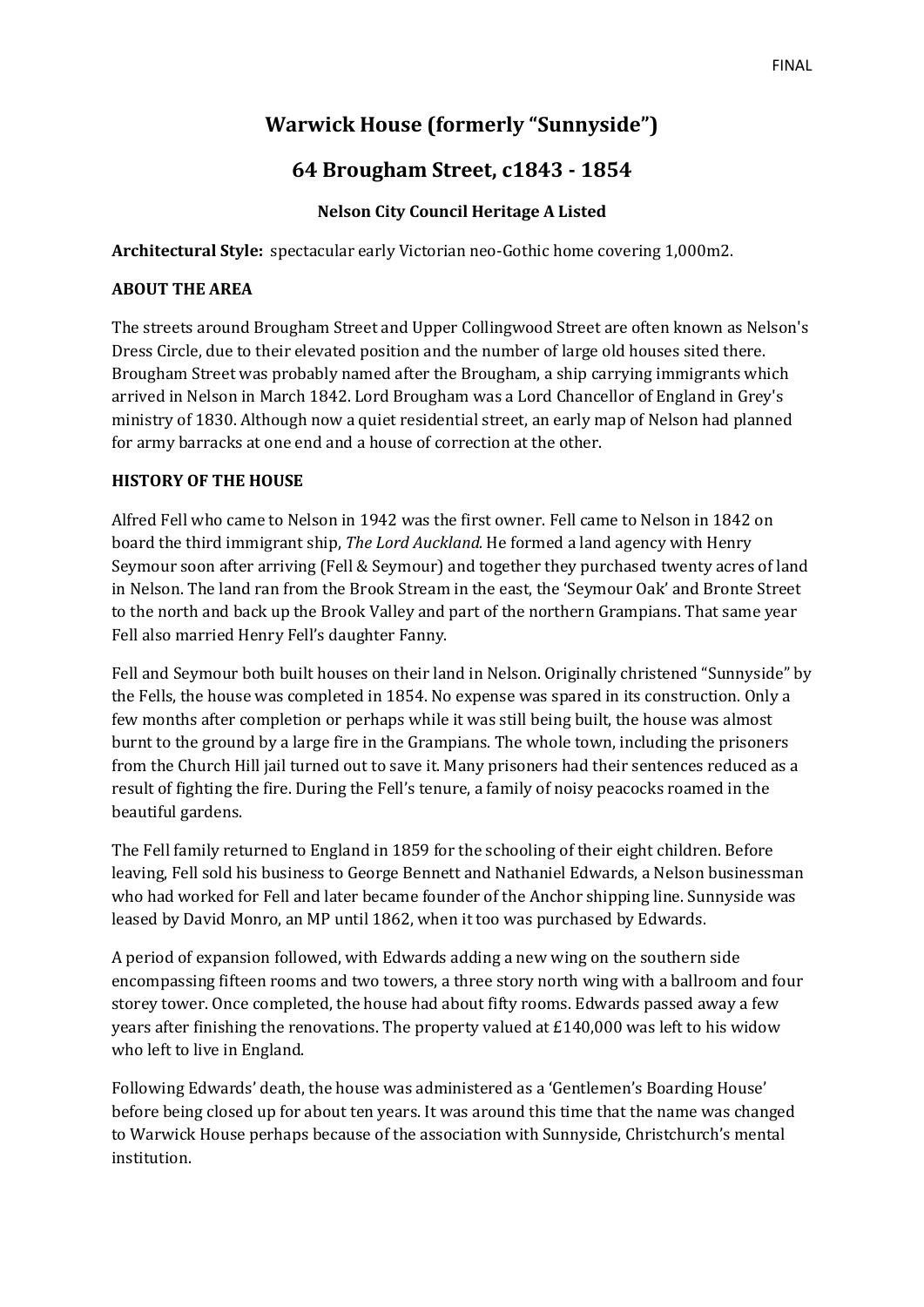The house was sold in 1910 and much of the land was subdivided off while another part was donated to Nelson City Council for the creation of Seymour Avenue, named after Alfred Fell's wife Fanny.

In 1915 the house was purchased by Charles B. Pharazyn. He discovered that part of the property had been damaged while being boarded up, so he decided to remove the damaged south wing. He and his family lived there until the 1930s.

Warwick House was then sold to the firm of William Vernon Rout. Around 1942 they converted the gentlemen's smoking rooms and servant quarters into apartments. During the late 1940s much of the exterior of the house was stuccoed over and the huge two-level conservatory was mostly removed. While owned by the firm Rout, Milner and Fitchett, the house was converted into five flats and much of the land was sold off. The house had a large number of tenants over the years including well-known artist Jane Evans who lived in the ballroom flat for several years. In 1960 the house was purchased by Gordon and Wendy Burke who later sold to their son Jeremy. In 1986 it was purchased by Jude Pattison and Rob Brunette.

When current owners Jenny and Nick Ferrier purchased Warwick House in 2003 it was in a state of serious disrepair. They embarked on an extensive renovation of both the house and garden, discovering many hidden treasures in the process, including archways, ornate ceilings, a hidden staircase, wine cellar, cast iron gates and original leadlight windows made in the UK for the Edwards family. They used a crane to paint the western side. The property is now used as a boutique bed and breakfast.

#### **STYLE & CONSTRUCTION**

Architecturally, Warwick House is one of the finest and largest examples of early Victorian Gothic Revivalism remaining in New Zealand. No expense was spared in its construction.

Designed by builder/architect Mr Goodall, features of the 1,000m2 home include the 100m<sup>2</sup> grand ballroom with a matai dancing floor and the four-storey octagonal tower with large peaked lead roof on the east side. Apart from the timber and bricks, all building materials were imported from the UK, including the wrought iron gates as well as the glass, nails and roof tiles. Other major features are the two Oriel windows facing west with their fifteen rounds of decorative timber, all held together by large hand-made nails, five large bay windows , six original fireplaces, numerous internal arches and scrolls, original dados, pictures rails, architraves and cornices. The walls are all lathe and plaster, which took two years to fully cure. Over 7000 Welsh slate tiles were used for the roof.

This information was prepared for the Nelson Cancer Society Heritage Homes Tour 2018.

#### SOURCES USED IN THIS STORY

- Nelson City Council Dress Circle Walk brochure
- Nelson's Dress Circle. Retrieved from <http://www.theprow.org.nz/places/nelson-s-dress-circle>
- Nelson Historical Society. (1966). The Nelson Names. *Nelson Historical Society Journal, Volume 2, Issue 1, 1966.* Retrieved fro[m http://nzetc.victoria.ac.nz/tm/scholarly/tei-NHSJ02\\_01-t1-body1-d1-d2.html](http://nzetc.victoria.ac.nz/tm/scholarly/tei-NHSJ02_01-t1-body1-d1-d2.html)
- Lash, M. D. (1992). Nelson Notables 1840 1940 A Dictionary of Regional Biography. Nelson: Stiles Printing Ltd.
- Sunnyside and the Fells. Retrieved fro[m http://www.theprow.org.nz/yourstory/sunnyside-and-the-fells](http://www.theprow.org.nz/yourstory/sunnyside-and-the-fells)
- *Title unknown,* Nelson Mail, 20 January 2010
- A 'castle' Mixing Grandeur With a Magic Feeling, *date, author & publication unknown.* Retrieved from Historic Houses folder, Ancestor's Attic.